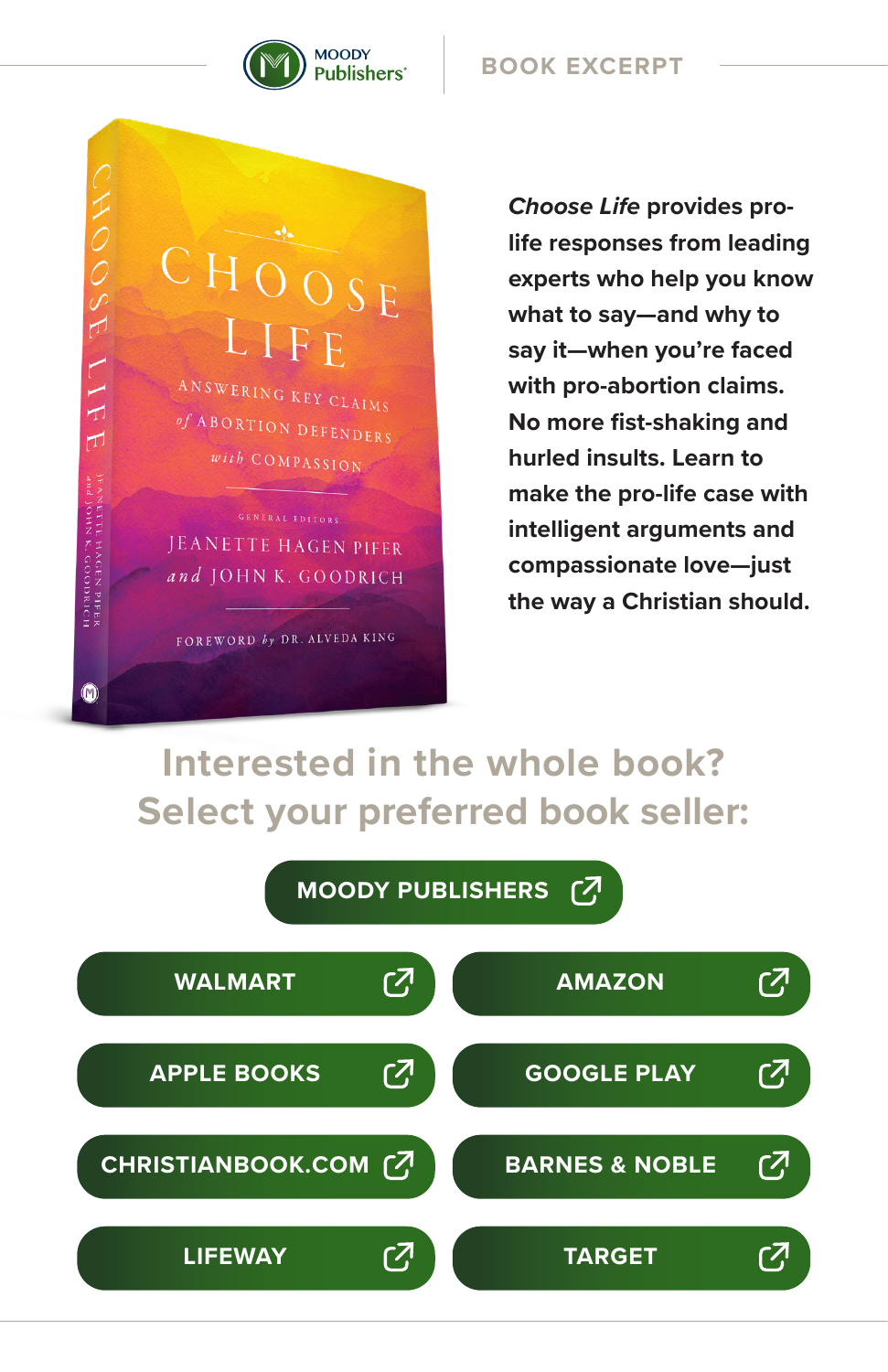# **Contents**

| Contributors                                      | 13  |
|---------------------------------------------------|-----|
| Foreword                                          | 2.1 |
| Introduction: A Call for Compassionate Engagement | 23  |
| Jeanette Hagen Pifer and John K. Goodrich         |     |

# **CLAIM 1 The Courts Have Already Settled the Issue**

| 1. A More Excellent Way: Moral Decision-Making | 41 |
|------------------------------------------------|----|
| beyond Government Law                          |    |
| John K. Goodrich                               |    |
| 2. Roe v. Wade: Destined for the Dustbin       | 57 |
| Catherine Glenn Foster                         |    |

# **CLAIM 2 The Fetus Is Not a Person**

| 3. Made in God's Image: Personhood according to  | 83 |
|--------------------------------------------------|----|
| Scripture                                        |    |
| Jeanette Hagen Pifer                             |    |
| 4. More Than the Sum of Its Parts: Philosophical | 99 |
| Reflections on Human Personhood                  |    |
| Scott B. Rae                                     |    |

Copyrighted Material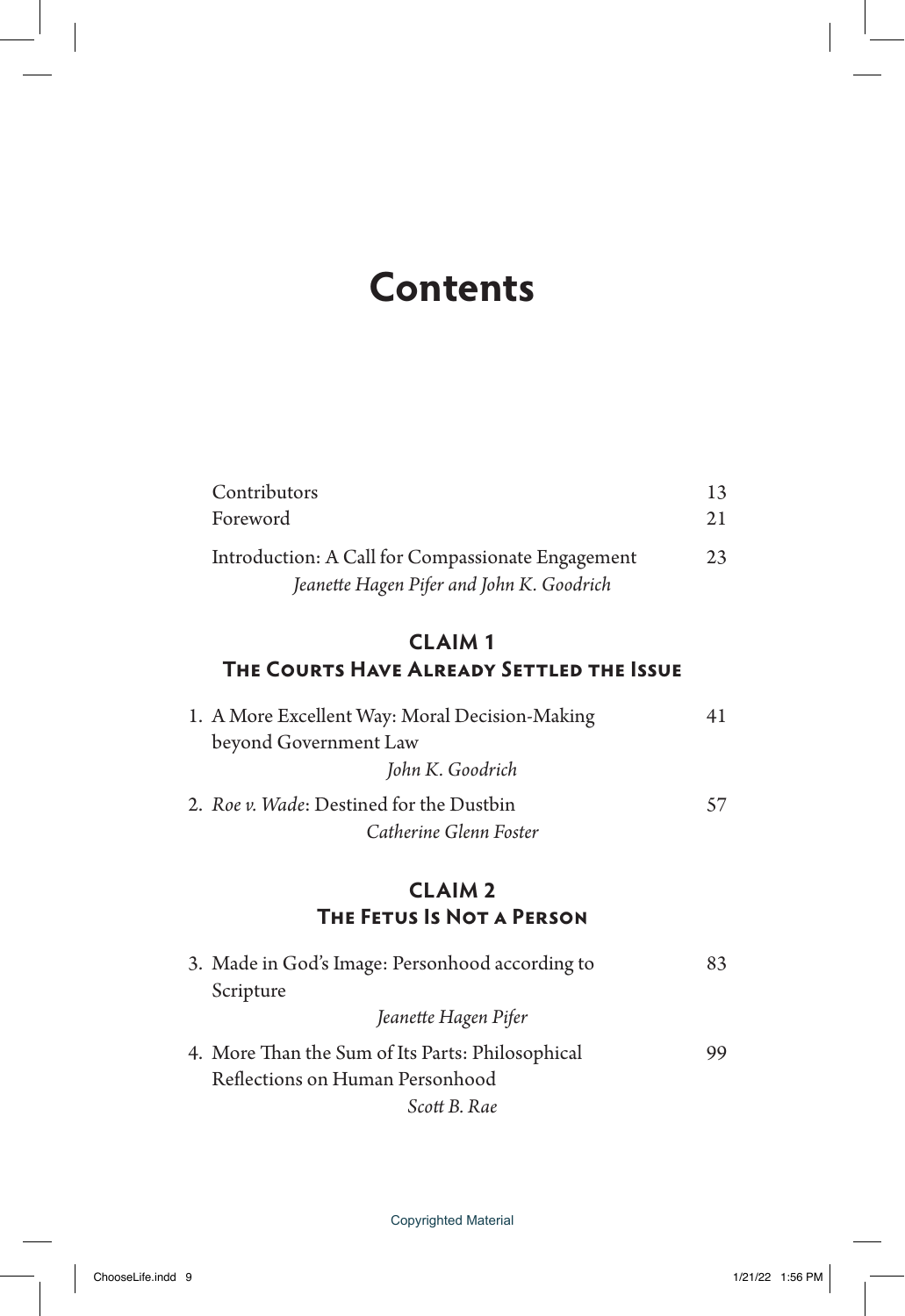| 5. Knit Together in a Mother's Womb: The Biology         | 113 |
|----------------------------------------------------------|-----|
| of Prenatal Development                                  |     |
| Tara Sander Lee                                          |     |
| 6. Equal Protection for the Preborn: A Case for Prenatal | 129 |
| Personhood according to the Fourteenth Amendment         |     |
| Joshua J. Craddock                                       |     |

# **CLAIM 3 My Body, My Choice**

| 7. Whose Body? The Illusion of Autonomy                    | 145 |
|------------------------------------------------------------|-----|
| D. Joy Riley                                               |     |
| 8. Marvelously Revealed: The Symphony of a Woman's<br>Body | 161 |

*Donna Harrison*

# **CLAIM 4 I Should Not Have to Raise an Unwanted Child**

| 9. The Myth of the Unwanted Child: How Adoption       | 179 |
|-------------------------------------------------------|-----|
| Powerfully Dispels the Lie                            |     |
| Bethany Bomberger                                     |     |
| 10. Mom, Thank You for Choosing Life: The Perspective | 193 |
| of an Abortion Survivor                               |     |
| Sarah Zagorski                                        |     |

## **CLAIM 5 My Circumstances Justify Ending My Pregnancy**

| 11. Embracing Life's Bump: Experiencing God's Grace                     | 207 |
|-------------------------------------------------------------------------|-----|
| in Teenage Pregnancy                                                    |     |
| Amy Ford                                                                |     |
| 12. Hope Is Found in Hard Places: Pregnant during<br>Financial Hardship | 223 |
| Christina Bennett                                                       |     |

Copyrighted Material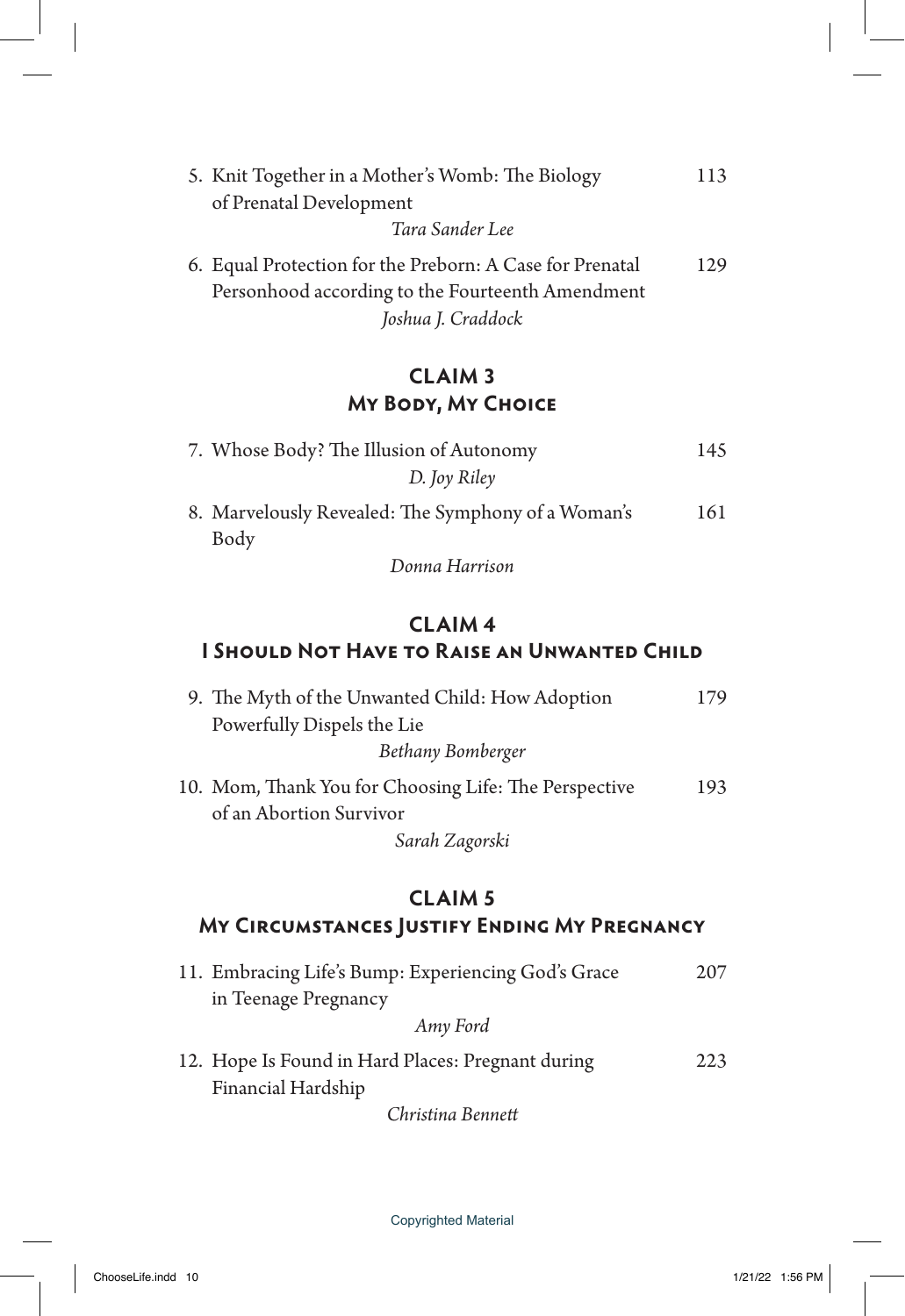| 13. But God Intended It for Good: Finding Purpose in                                                            | 241 |
|-----------------------------------------------------------------------------------------------------------------|-----|
| Pregnancy from Rape                                                                                             |     |
| Paula Ilari                                                                                                     |     |
| 14. Fearfully and Wonderfully Made: Reimagining<br>Pregnancy When the Baby Has Disabilities<br>Carlynn Fabarez  | 255 |
| 15. Are Abortions Ever Medically Necessary? A Life-<br>Affirming Approach to Complex Pregnancies<br>Kendra Kolb | 271 |

# **CLAIM 6 Abortions Are Helpful to Women and Society**

| 16. The Truth about Post-Abortive Trauma:              | 293 |
|--------------------------------------------------------|-----|
| The Personal Account of a Survivor and Activist        |     |
| Victoria Robinson                                      |     |
| 17. An Expedient Tool: The Harmful Effects of Abortion | 305 |
| on Society                                             |     |

*Patrina Mosley*

# **CLAIM 7 The Pro-Life Movement Doesn't Care about Social Justice**

| 18. The Voices and Values of the New Pro-Life                                                                      | 323 |
|--------------------------------------------------------------------------------------------------------------------|-----|
| Generation                                                                                                         |     |
| Charlotte Pence Bond                                                                                               |     |
| 19. The Hands and Feet of Jesus: How Pregnancy Centers<br>Care for Women and Men<br>Sandy Christiansen             | 339 |
| 20. The Pro-Life Movement: A Last Line of Protection for<br><b>Black Women and Their Babies</b><br>Catherine Davis | 359 |
| Acknowledgments                                                                                                    | 375 |
| <b>Notes</b>                                                                                                       |     |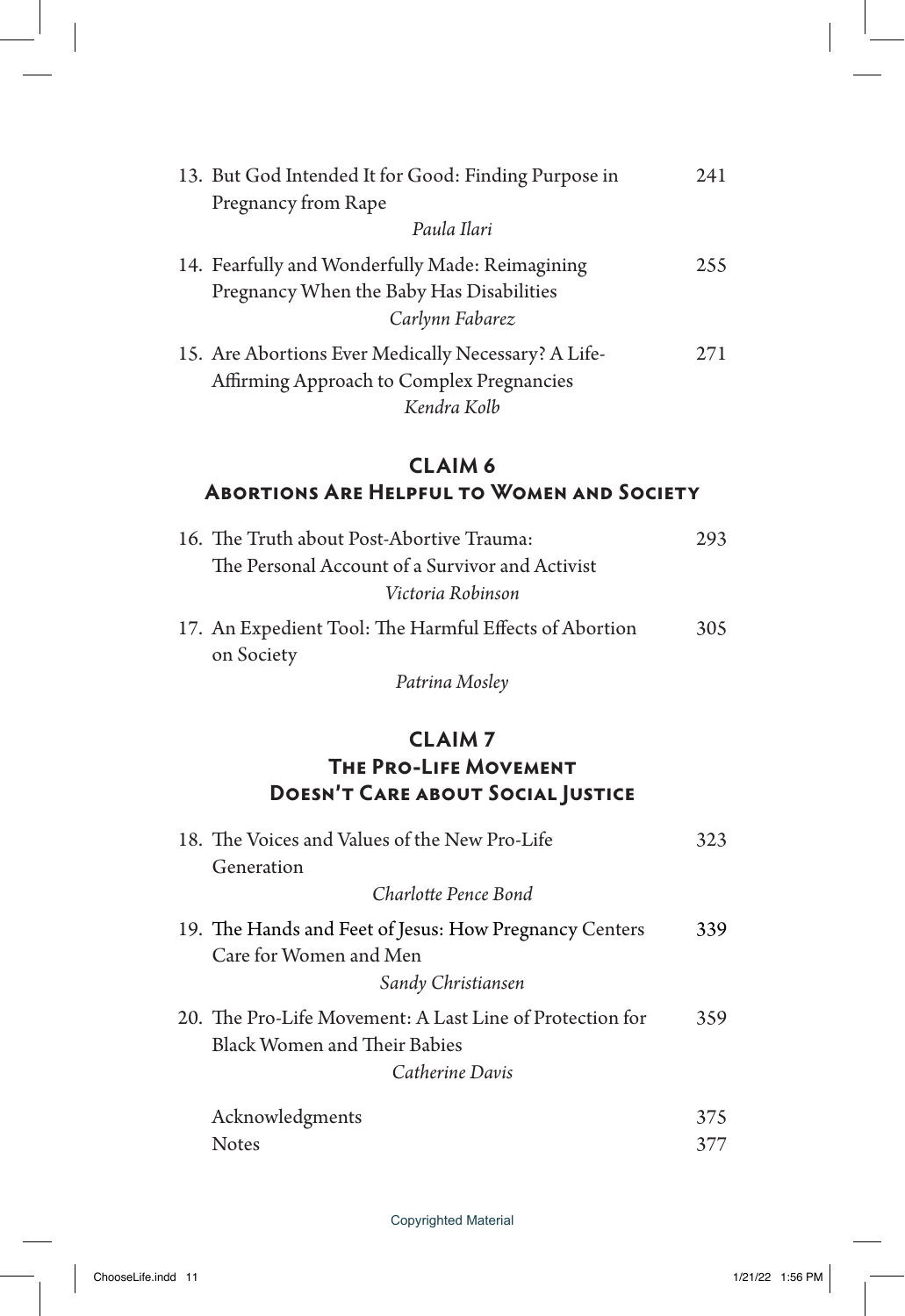**1**

# **A More Excellent Way: Moral Decision-Making beyond Government Law**

—John K. Goodrich—

Like many people, I love a good courtroom drama. Whether fictional and comedic, like *My Cousin Vinny*, or based on historical events, like *Erin Brockovich*, I become easily engrossed in the performance of on-screen lawyers—their careful investigative work, their intense deposing of star witnesses, and most of all their shrewd dissection of legal arguments as they attempt to win the case.

Without question, my favorite trial movie of all time is *A Few Good Men*. In the film, Tom Cruise plays Lt. Daniel Kaffee, a recent Harvard Law School alum and talented JAG officer who is notorious for taking more interest in sporting events than in defending his clients. One of the more enjoyable legal segments of the film doesn't even take place in a courtroom. In the scene where we first meet Kaffee, the lieutenant is approached during softball practice by prosecutor Lt. David Spradling, who interrupts the team's fielding drills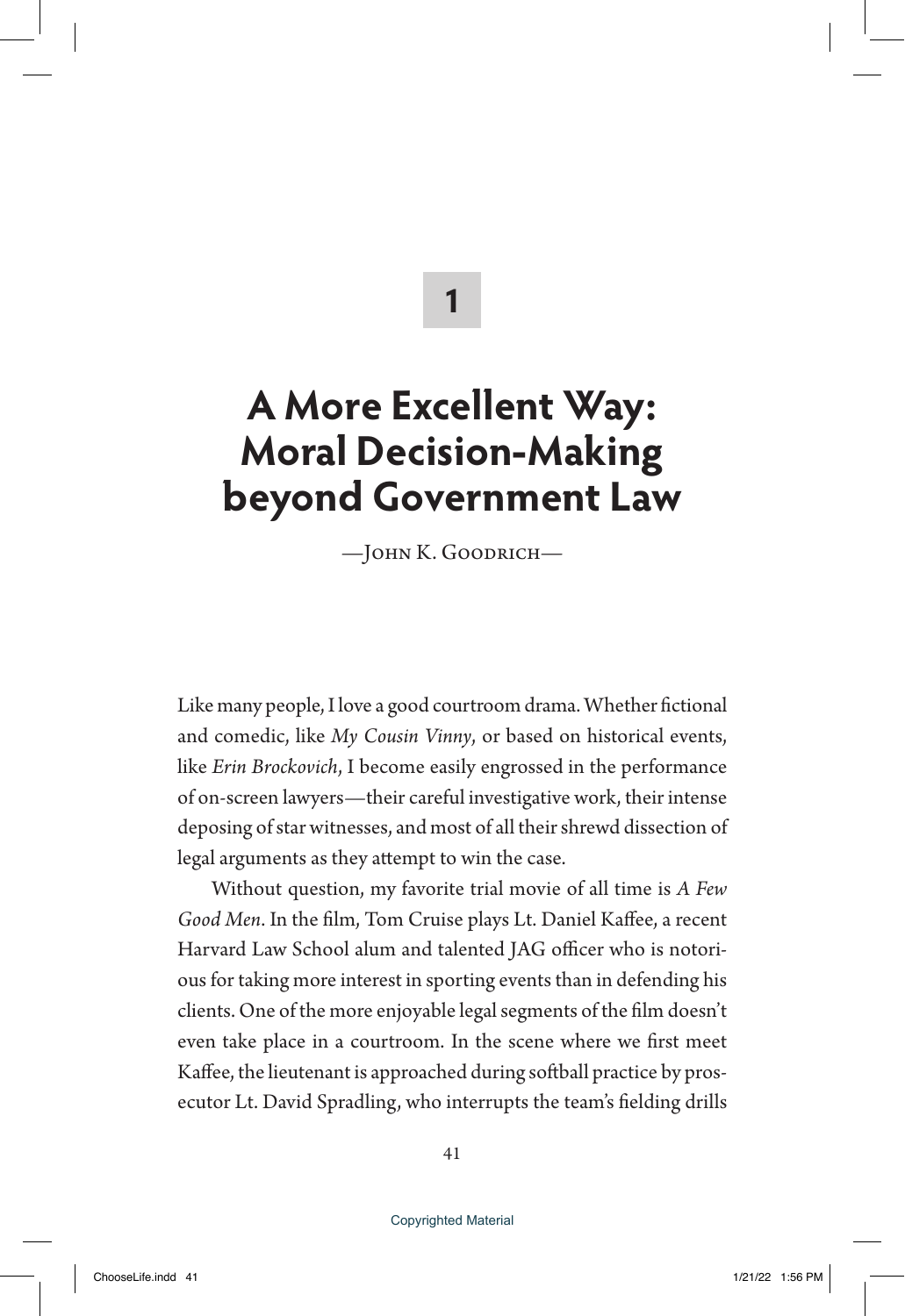to plea bargain a pending drug charge against one of Kaffee's clients. Midway through the exchange, Spradling presents the charge and begins the negotiation. Kaffee immediately rejects the offer, because as it turns out, his client hadn't actually been caught with an illegal substance. Instead, the defendant had mistakenly bought what amounted to ten dollars' worth of oregano. "Yeah, well, your client thought it was marijuana," Spradling asserted. "My client's a moron," Kaffee replied. "That's not against the law."1

This interaction between the two lieutenants comedically illustrates the manner in which many people in our society, even some self-avowed Christians, seek to justify their decision-making. They assume that as long as they have not broken the law, they can rest assured that they are morally upright people. Some even believe an action is wrong only when a lawbreaker gets caught—though that is a different ethical problem altogether.

But are legal statutes alone capable of providing everything we need for consistently making moral decisions? Doesn't discerning right from wrong, moral from immoral, require us to consider matters beyond what the law forbids? More to the point, does the Supreme Court's ruling on *Roe v. Wade* really establish that abortion is a *morally* legitimate choice?

The truth is there are too many people in our society who make significant, life-altering decisions simply on the basis of the legality of their options. And the same is true with respect to abortion, as Rebecca Todd Peters acknowledges—in fact, applauds—in her recent "progressive Christian" defense of the pro-choice position. "For many women," Peter maintains, "abortion is *not* a moral dilemma. It is not a dilemma, because they do not want to be pregnant (for any number of reasons), *the procedure is legal in this country*, and we have the medical knowledge of how to safely terminate their pregnancy.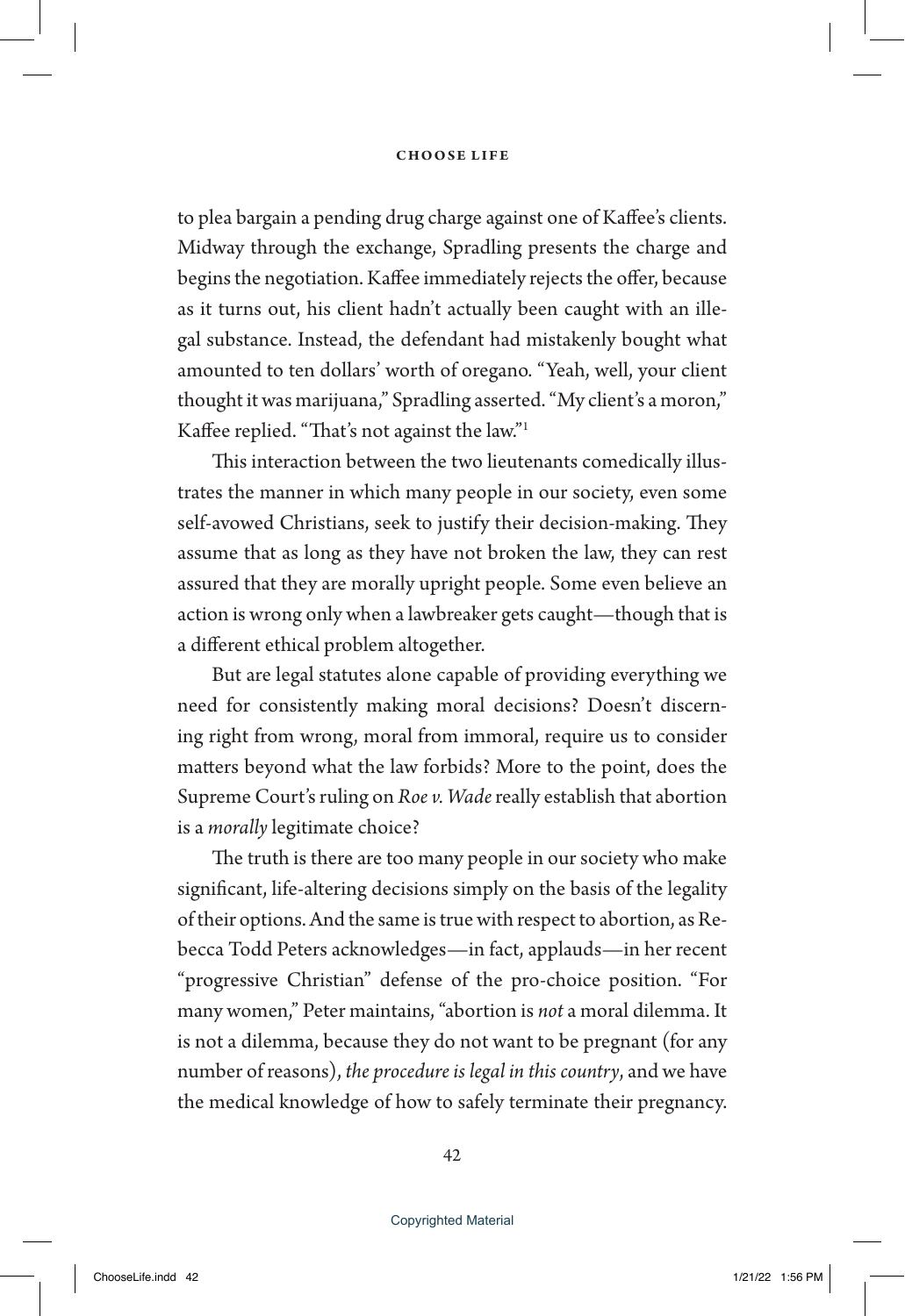These women feel no moral obligation to carry every pregnancy to term. They are simply sexually active women who have gotten pregnant."2

To be fair, Peters is not necessarily speaking for herself, but is reporting, although approvingly, what she perceives to be true of other women. Nevertheless, her declaration that the mere legalization of abortion (together with the relative safety of the procedure and a person's desire to obtain one) provides the moral ground needed to terminate a pregnancy is a striking admission. And it ultimately raises the question about how we, as morally culpable human beings, ought to determine right from wrong.

In this essay we will explain why moral decision-making requires more than taking our moral cues from local or federal legislation that is, more than what we will call *legal positivism*. 3 This is especially true for those of us who claim to be followers of Jesus Christ. First, we will discuss the benefits of societal laws before exposing their inability alone to provide sufficient moral guidance. We will then explore how God expects Christians to engage in moral reasoning by introducing the two primary sources available to us for making moral judgments. Finally, we will examine how those two sources for discerning morality should factor into our evaluation about whether abortion is ethically permissible.

### **Government Law**

The Bible consistently affirms the importance of establishing national laws and appointing government leaders in order to execute justice in keeping with those laws. David acclaims that the law God gave to Israel is perfect and revives the soul (Ps. 19:7). In fact, it is the righteousness of this law that was supposed to signal Israel's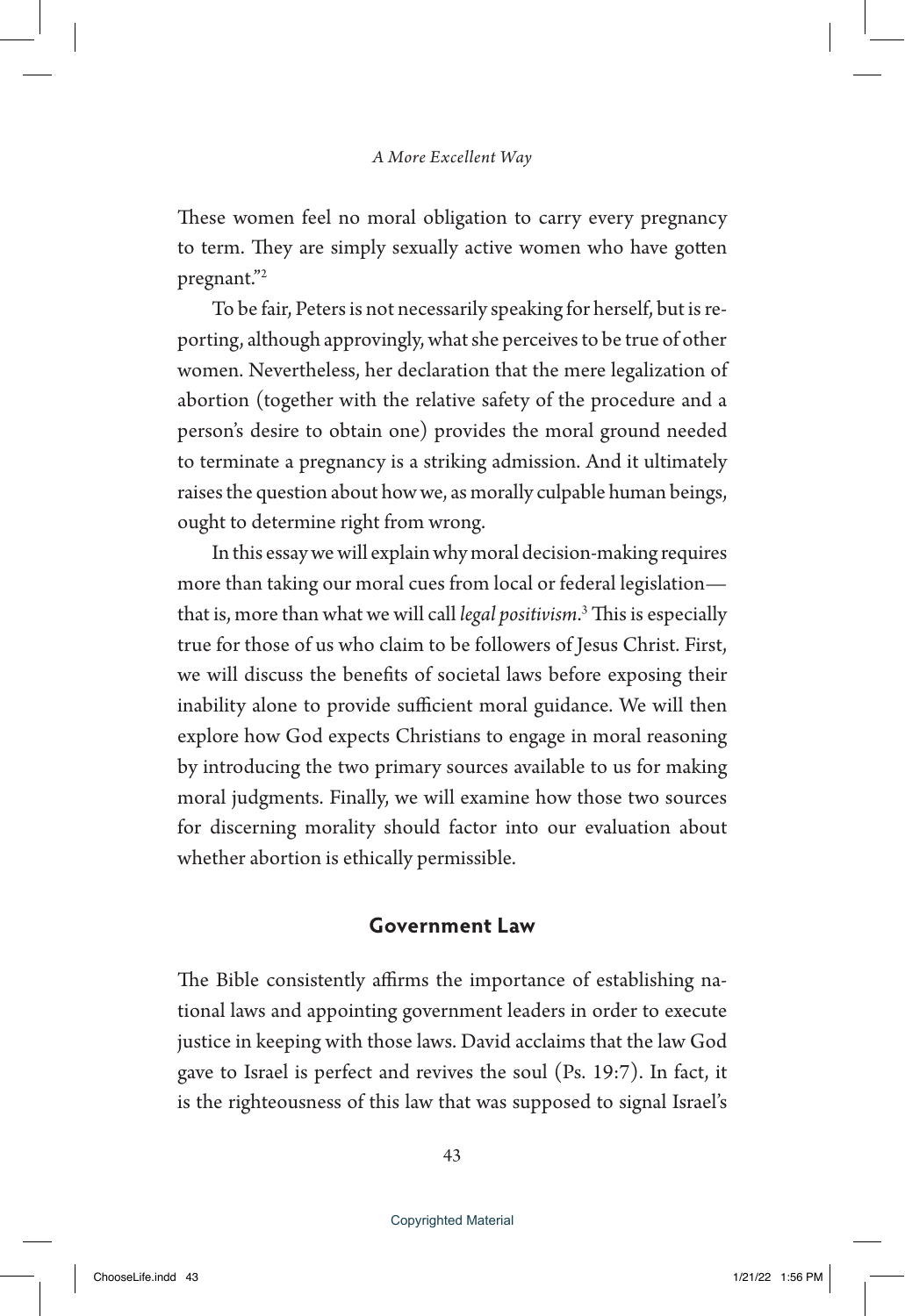greatness before all its neighbors (Deut. 4:5–8). Thus, God promised that if the Israelites obeyed His commandments, they would indeed prosper (Deut. 30:15–16), and that if Israel's king himself were to obey the law, the length of his reign would be great (Deut. 17:18–20).

The Bible also has much to say about the importance of governing authorities. Although such leaders are rebuked in Scripture from time to time (1 Cor. 2:6–8), the Bible repeatedly instructs its readers to recognize that God Himself has appointed rulers to their particular positions of leadership. God's people should therefore submit themselves to the governing authorities, so long as such obedience does not result in compromising God's other moral standards—"We must obey God rather than men" (Acts 5:29). Thus, in the Old Testament, God repeatedly reminds Israel's exiles that, even when they are under the rule of a foreign king, God remains sovereign still, for "the Most High rules the kingdom of men and gives it to whom he will" (Dan. 4:17, 25, 32). It is for this reason that Paul instructs believers living in the heart of the Roman empire, "Let every person be subject to the governing authorities. For there is no authority except from God, and those that exist have been instituted by God. Therefore whoever resists the authorities resists what God has appointed" (Rom. 13:1–2).

Despite the many public benefits that national laws and leaders provide, the Bible is also clear that the rulers and judges of this world should not be trusted uncritically (1 Cor. 6:1–6). Governments have been appointed to reward good and to curb evil (Rom. 13:3–4), but when someone relies exclusively or even primarily on legal systems, politicians, or judicial bodies to discern right from wrong, they will inevitably find themselves incapable of living a consistently moral life. As Christian ethicist Scott Rae so clearly explains, "the law is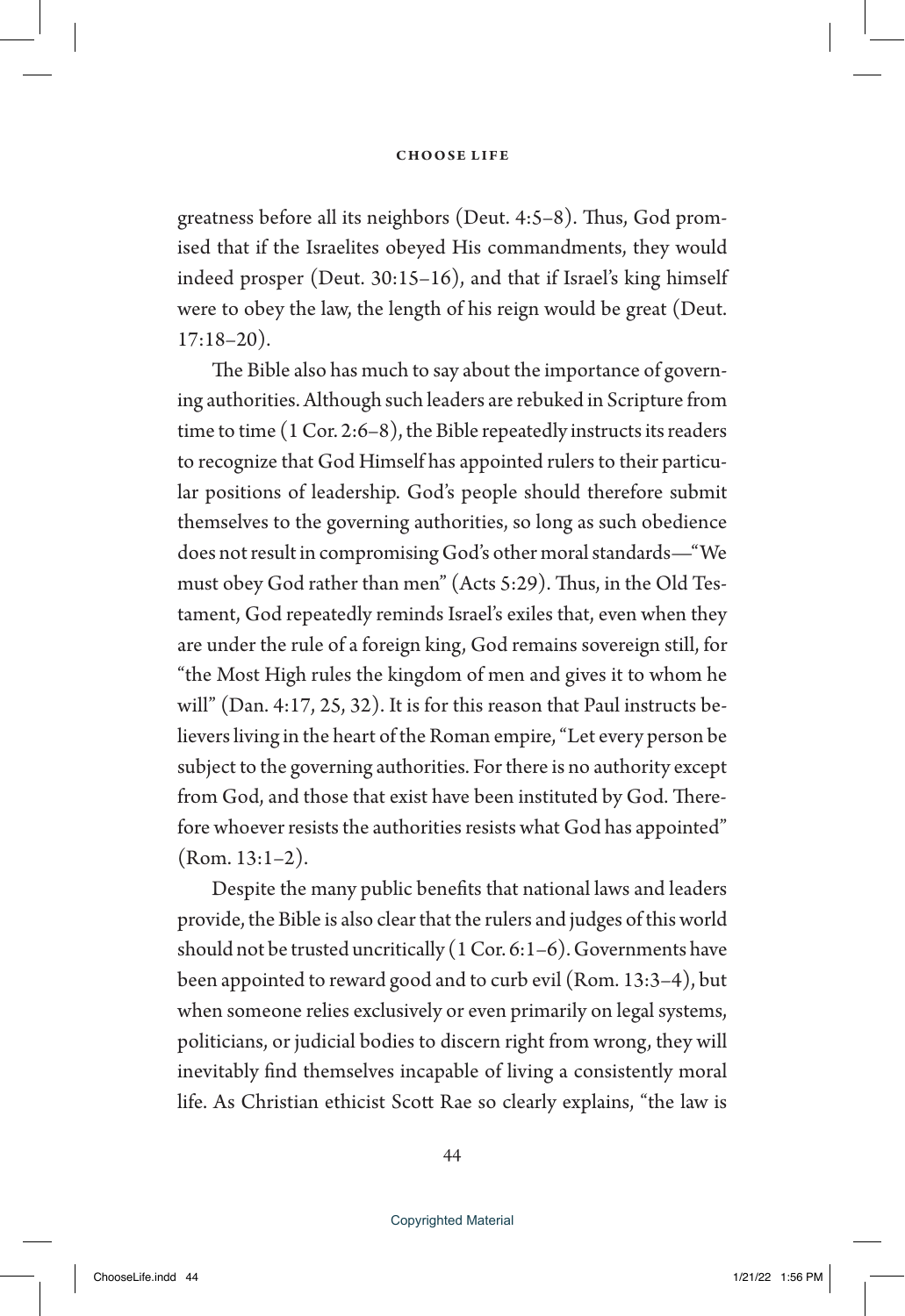the *moral minimum*. Obeying the law is the beginning of our moral obligations, not the end."4 What Rae is suggesting is that sometimes law and ethics do not agree. In fact, decisions are routinely required of us as human beings that either contradict or extend beyond the purview of the law. Ethicist Deni Elliott clarifies this point when she observes, "Legal and ethical guidelines are not the same. A proposed action may be 1) both legal and ethical, 2) legal but not ethical, 3) ethical but not legal, or 4) neither legal nor ethical."5 When law and ethics agree, decision-making is typically easy. Unfortunately, this is not always the case. "Most of the pressing demands of morality," Rae maintains, "are in those spaces where the law is not definitive, where the law is silent, or where the law allows one to do something unethical."6 And for that reason, it is important to distinguish what is *legal* from what is *ethical*, what we *can* do versus what we *should* do, and then commit to doing what is right.

A couple of examples of this discrepancy will help to illustrate the point. It is clear to the vast majority of people today, for instance, that racial discrimination is immoral. Yet racial segregation was legal in the United States as recently as 1964. Does that mean it was morally acceptable during or before the Jim Crow era of America's history for an individual to discriminate against another person on the basis of race? No, absolutely not. Regardless of what the law permitted, it was the moral responsibility of all people then—just as it is now and at all times—to treat one another with dignity and respect, despite racial or ethnic differences.

The same discrepancy is apparent in the case of marital infidelity. Despite the attraction of younger generations to lifestyles involving open relationships and polyamory, the vast majority of people agree that committed couples should be monogamous.<sup>7</sup> In Western societies, however, no criminal statutes exist to prevent or discourage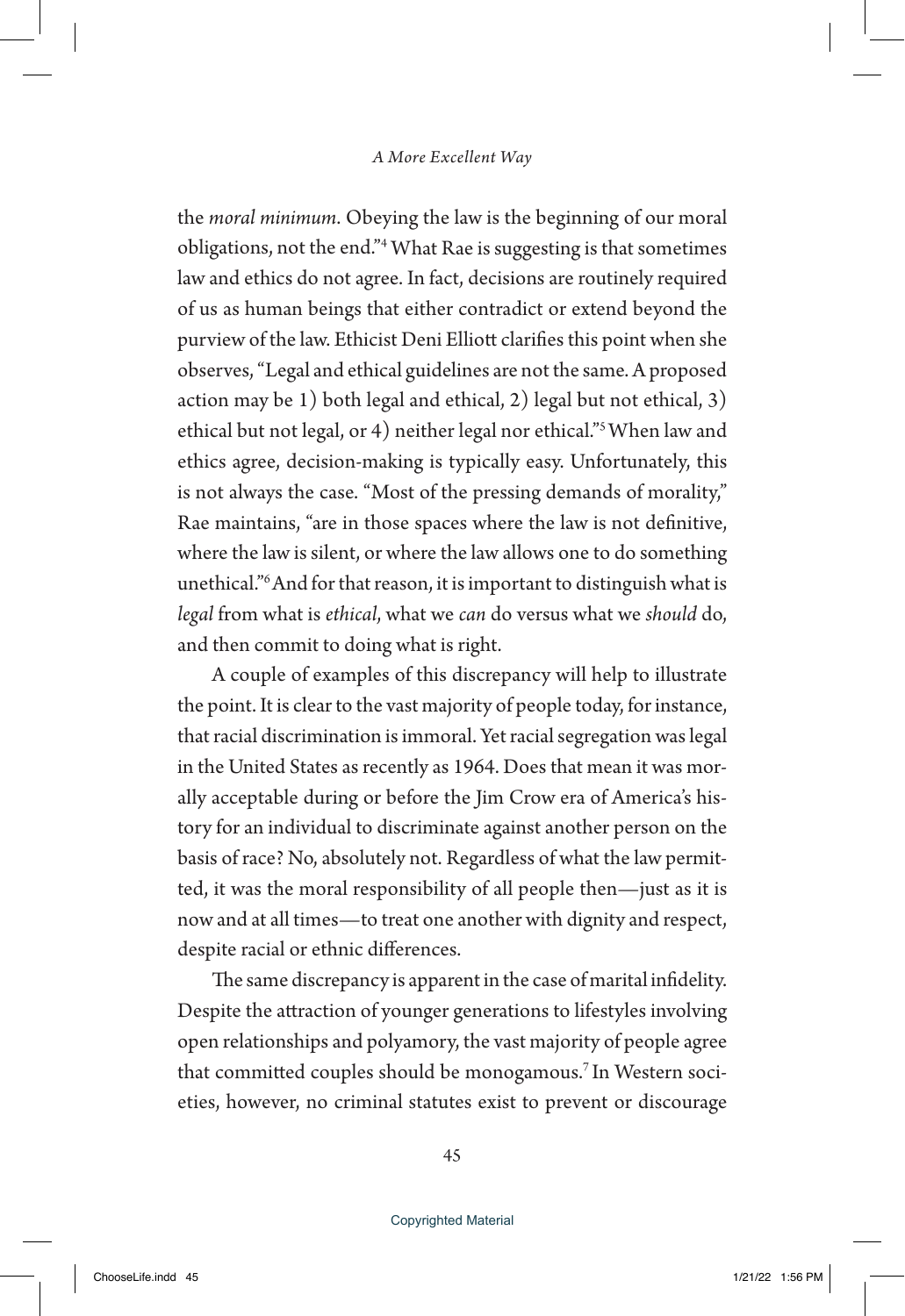someone from acting unfaithfully to their marriage partner. Does this suggest it is morally acceptable for a person to cheat on their spouse? No, not at all. Even without laws that would enforce marital fidelity, it is the moral responsibility of all people at all times to be faithful to their spouse for as long as they remain married.

Additional examples could easily be provided (e.g., lying, murder, profanity), but the validity of the above two normative moral principles should be immediately clear to most people, even if no laws exist to enforce them. Is the same true of abortion? Is intentionally ending the life of a preborn baby morally problematic even though abortion is legal in most contemporary Western societies? And how can we know? In our final two sections we will explore the two primary sources of moral authority that people should consider as they seek to make ethical decisions that extend beyond the reach of government law.

## **Natural Law**

In place of *legal positivism* (the determination of right and wrong based simply on what the law permits), the better way for Christians, and all people, to decipher how they should and should not conduct their lives is by drawing upon the natural and supernatural sources from which moral standards are knowable in our world. In other words, we need to use both *reason* and *revelation*. In this section we will explore the former, and in the next section we will examine the latter.

When we seek to discern right and wrong by observing the natural order of the world, we are drawing upon "natural law." Rae defines natural law as the "general, objective, and widely shared moral values that are not specifically tied to the special revelation of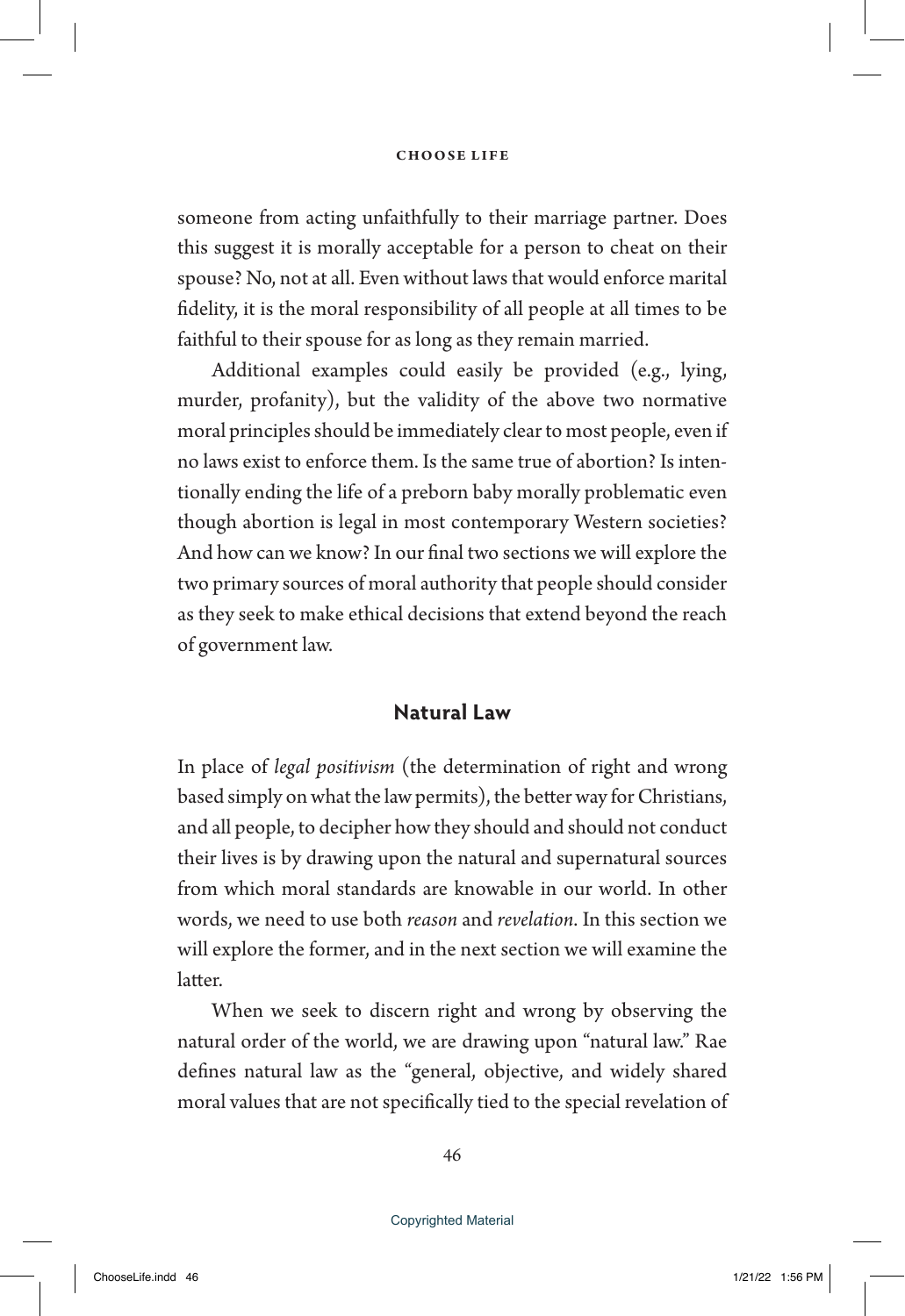Scripture"—values like justice, truth, human dignity, and the preservation of life.<sup>8</sup> "These values," Rae continues, "are a consensus that comes out of the observations and conclusions of humankind over the centuries. In the same way that God has revealed truth about the sciences in creation and revealed truth in the observations of humankind in the social sciences, natural law refers to God's revelation of morality from all sources outside of Scripture. In this sense, natural law is general revelation applied to moral values."9 Of course, there will be people in every society and in every time period who will disagree with this or that moral norm. But the fact that there exists general agreement on numerous ethical issues across most people groups helps to establish the validity of natural law.

What, then, does natural law teach us about the morality of abortion? In brief, natural law suggests that abortion is *immoral*. Obviously, this is not universally recognized today, nor has it been throughout history, so this moral point cannot be established simply by appealing to historical consensus (the same, of course, is true of slavery and sex trafficking).10 Nevertheless, it is important to note that a slight majority of Americans agrees that abortion is immoral, as recent Gallup polls demonstrate.<sup>11</sup> Even though the statistical evidence is not overwhelming, we can explain the lack of consensus at least in part by appealing to the failure of many people to recognize the humanity and personhood of the unborn. In other words, once basic science is allowed to enter the discussion, popular arguments in favor of abortion often unravel. And thanks to the scientific advances of the last century, compelling arguments for the immorality of abortion are gaining wider acceptance.

The natural law argument against the morality of abortion is proven by demonstrating three simple premises. *First*, from the moment of conception (fertilization), an unborn entity is a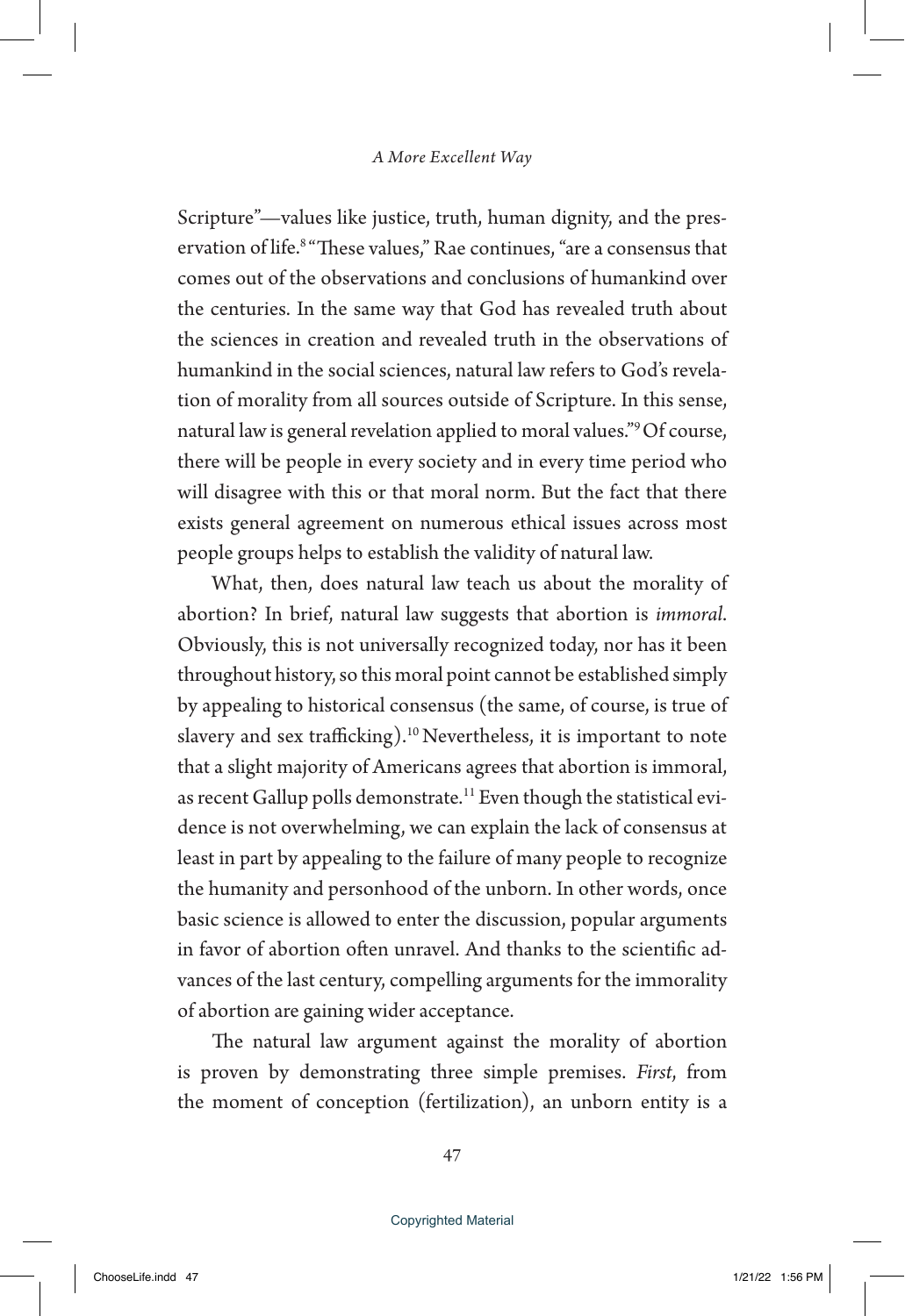full-fledged member of the human community. *Second*, it is morally wrong to kill any member of the human community. *Third*, every successful abortion kills a full-fledged member of the human community. *Therefore*, every successful abortion is morally wrong.<sup>12</sup>

The second and third of these premises hardly require defending, since they are already widely accepted. After all, regarding premise two, most people and basically all civilized societies recognize that killing human beings is immoral. This is because all humans have a fundamental right to life, and killing someone results in the permanent, irreversible denial of that right.13 Exceptions to this rule have been observed—for instance, in circumstances of just war, selfdefense, and capital punishment—though these examples remain hotly contested and do not apply to the case of abortion. Furthermore, some have defended abortion by appealing to how an unborn child's right to life conflicts with the mother's right to liberty—that is, her right to control her own body. However, as Robert Spitzer explains, "Objective necessity requires that the child's right to life supersede the mother's right to liberty, because life is the necessary condition for the possibility of liberty."14

Moreover, regarding premise three, all people considering an abortion recognize that a successful procedure terminates whatever unborn entity is in their womb, whether they consider it to be a person or an appendage. As Carol Sanger asserts, "Women—even young women—understand very well what an abortion is. They understand that abortion ends pregnancy and that if they have an abortion, they will not have a baby: that is its very point."15

The real debate, therefore, centers on the validity of the first premise—the humanity and personhood of the unborn. Chapters 4, 5, and 6 of this volume provide comprehensive defenses of fetal personhood from natural law perspectives, making the case through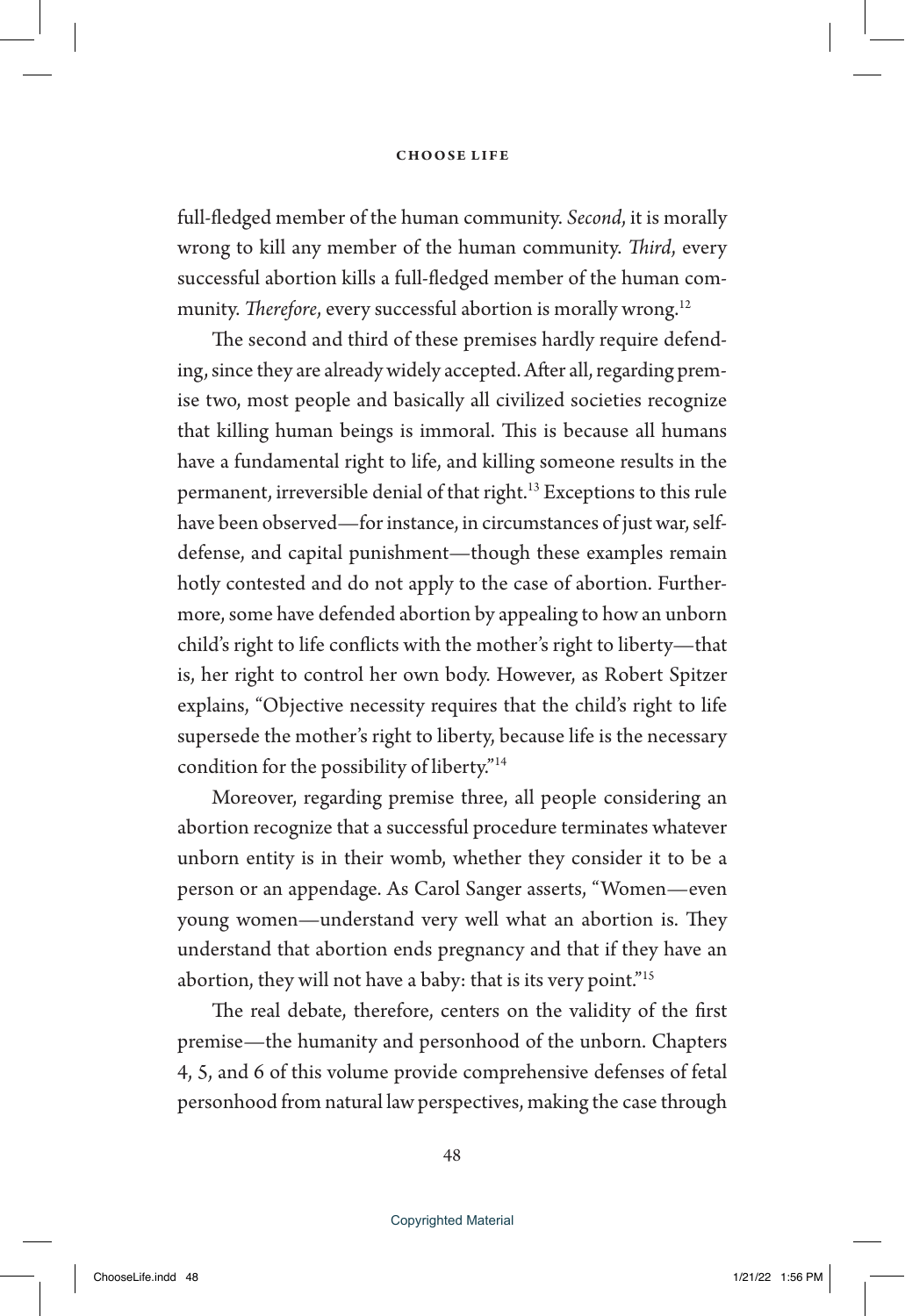appeal to philosophy, biology, and law. For now, I will present only a brief argument for the humanity of the unborn by demonstrating that the overwhelming consensus among expert scientists is that human life begins at conception (fertilization).

Recent scientific literature has established that life, and thus humanness, begins at fertilization. Embryologist Brian Dale makes this link in his aptly titled book *Fertilization: The Beginning of Life*, in which he writes that fertilization is the "fascinating process where two highly specialized cells interact to form a *new life*."16 The same point is made by Samuel Webster and Rhiannon de Wreede in their textbook *Embryology at a Glance*: "Animals begin life as a single cell. That cell must produce new cells and form increasingly complex structures in an organised and controlled manner to reliably and successfully build a new organism. . . . Embryology is the branch of biology that studies the early formation and development of these organisms. Embryology begins with fertilisation."17 Ronan O'Rahilly and Fabiola Müller agree in their book *Human Embryology and Teratology*: "It needs to be emphasized that life is continuous, as is also human life, so that the question 'When does (human) life begin?' is meaningless in terms of ontogeny [i.e., the development of an organism]. Although life is a continuous process, fertilization . . . is a critical landmark because, under ordinary circumstances, *a new genetically distinct human organism is formed* when the chromosomes of the male and female pronuclei blend in oocyte [i.e., in the egg]."18

If these handpicked excerpts were not enough,<sup>19</sup> a recent University of Chicago doctoral dissertation shows this to be nothing less than the consensus opinion of the academic community. Through a survey that received responses from over 5,500 biologists from more than 1,000 leading universities around the globe, Steven Andrew Jacobs has demonstrated that an overwhelming percentage of life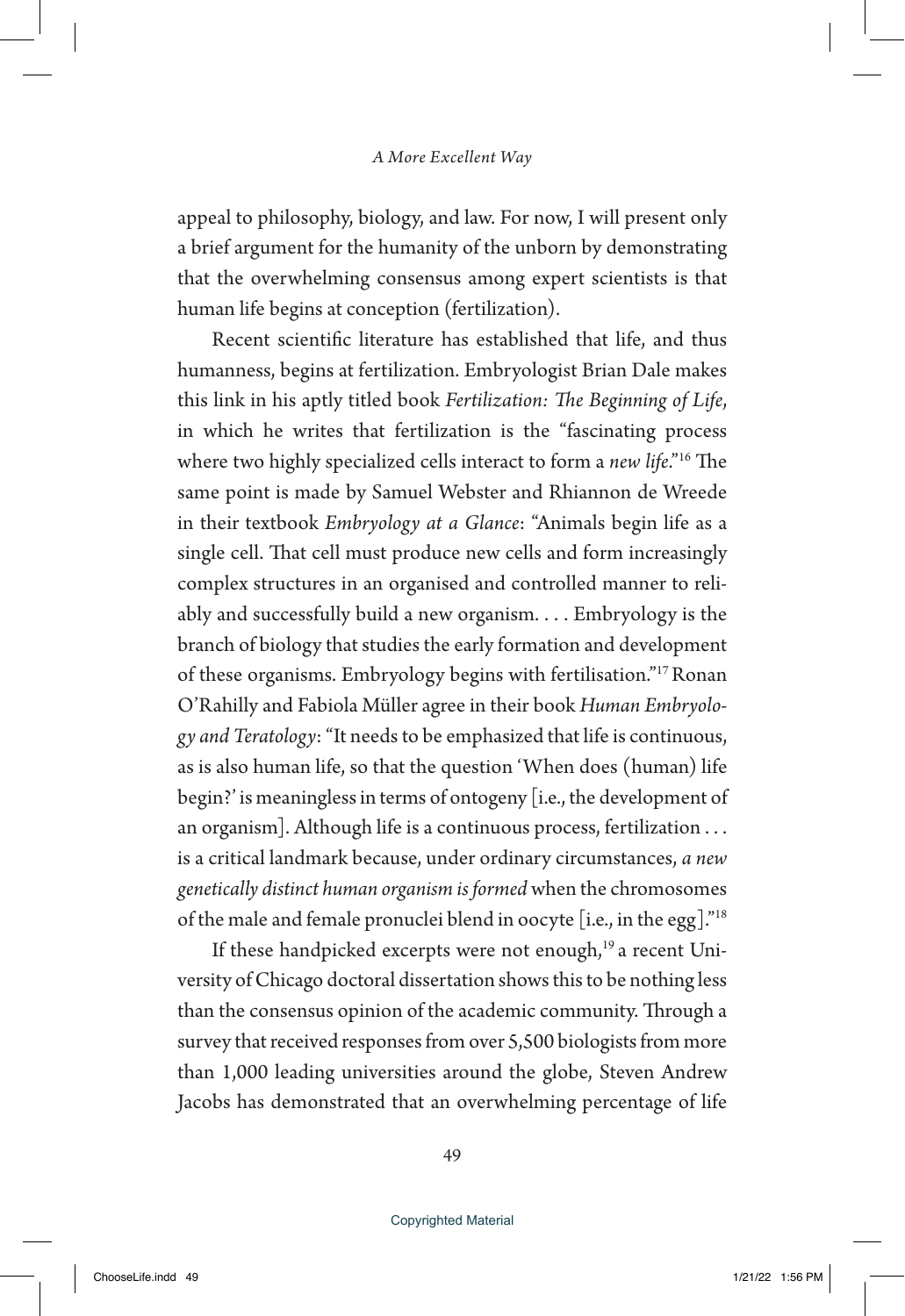science professionals agree that life begins at fertilization. According to Jacobs, each of the scientists he surveyed was asked to affirm or reject five statements that in various ways endorse fertilization as the moment when life commences. Of the 5,557 respondents, "only 240 participants did not affirm at least one of the statements (4%)," "86% affirmed at least half of the items they assessed, and 64% affirmed each item they assessed. Thus, regardless of the phrasing of the question," Jacobs summarizes, "a majority of biologists [as high as 96%] affirm the underlying biological view that a human's life begins at fertilization."20 "These data," he concludes, "would then not only suggest that fetuses are biological humans but that fetuses are humans because they are developing in the human life cycle."<sup>21</sup> That being the case, the first premise of the natural law argument for the immorality of abortion is secure.

Admittedly, there are abortion defenders who grant that embryos and fetuses are humans because they have the right genetic material. However, these same people deny that unborn humans are persons and have the right to life. This is because, according to their understanding, a human becomes a person sometime after fertilization, whether late in pregnancy or even after birth. Answering this claim requires a much lengthier discussion than we have space for here. I will leave it to chapters 4 to 6 to respond to these arguments from a natural law perspective, and to chapter 3 from a biblical perspective. For now, I will simply say that it is entirely arbitrary to assign the beginning of personhood to a moment or developmental phase following conception.22 Attempts to do so eventually lead to problems in a variety of other cases involving the sanctity of life. Thus, it is best to assign personhood to any and all human beings, regardless of age or functional ability. Provided, then, the accuracy of the first, second, and third premises of the argument made above,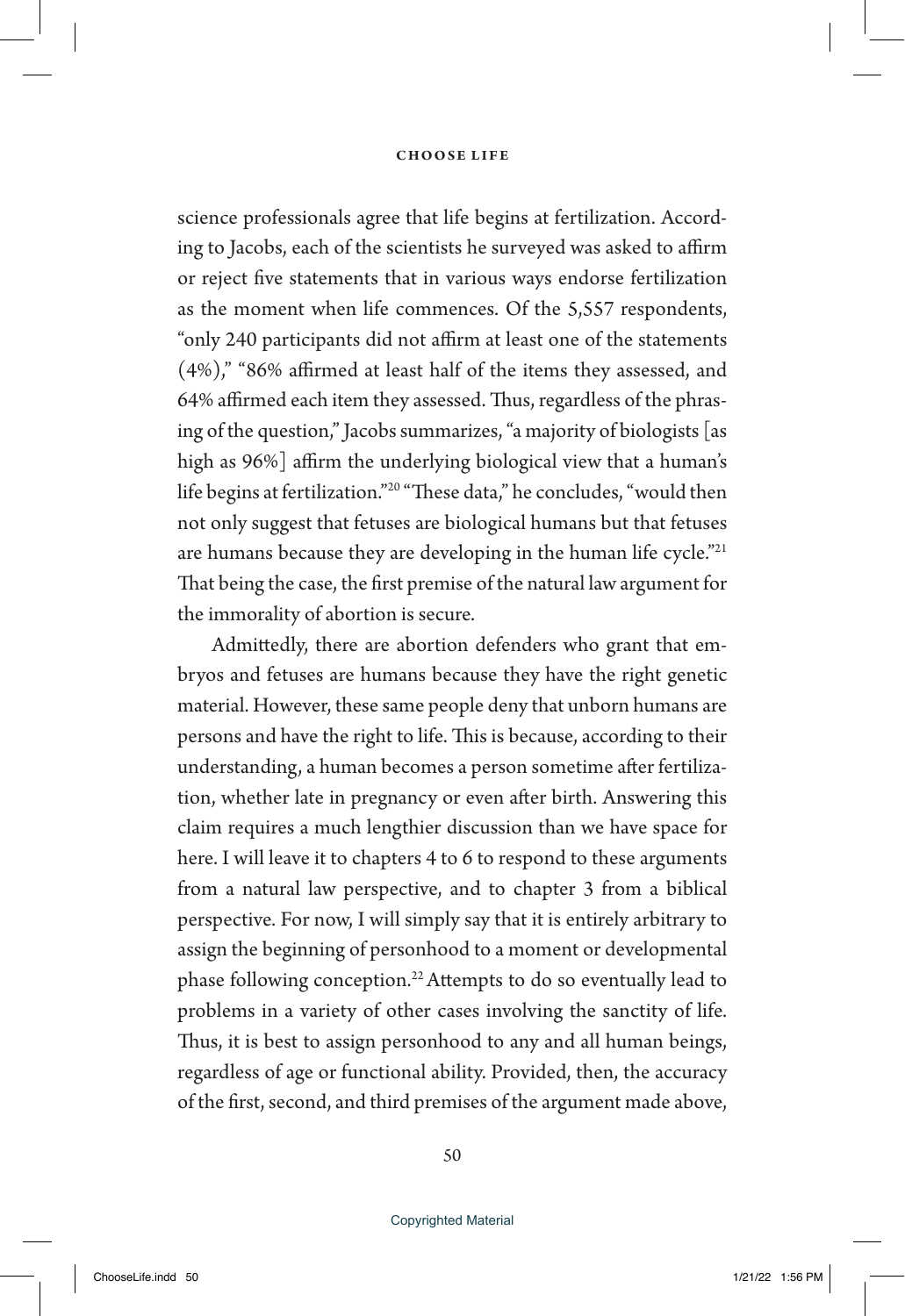the natural law argument against the morality of abortion is sound.

## **The Law of Christ**

We have just seen that natural law theorists spend their time showing how the universal availability of reason makes all humanity responsible for keeping rationally discernable moral truths. Theologians, on the other hand, maintain that moral absolutes have also been revealed through inspired Scripture. Here we will survey some of the principles derived from the Bible that inform how we should make moral decisions in general, and how we should respond to the abortion epidemic in particular.

In the Old Testament, God prescribes the Law of Moses as the behavioral standard His people were to live by as they sought to maintain a relationship with Him. The New Testament, however, is quick to point out that obedience to the Mosaic Law is neither sufficiently possible nor ultimately necessary for those who are believers in Jesus. Indeed, Paul announces that "we are released from the law, having died to that which held us captive, so that we serve in the new way of the Spirit and not in the old way of the written code" (Rom. 7:6).

Now, while followers of Jesus are not obligated to keep the commandments of Moses in order to maintain a relationship with God, their lives should reflect the core principles of the divine law as they seek to love God with their entire selves, and to love others as themselves (Matt. 22:36–40; citing Deut. 6:5; Lev. 19:18). As Paul charges the believers in Galatia, "you were called to freedom [from the law], brothers. Only do not use your freedom as an opportunity for the flesh, but through love serve one another. For the whole law is fulfilled in one word: 'You shall love your neighbor as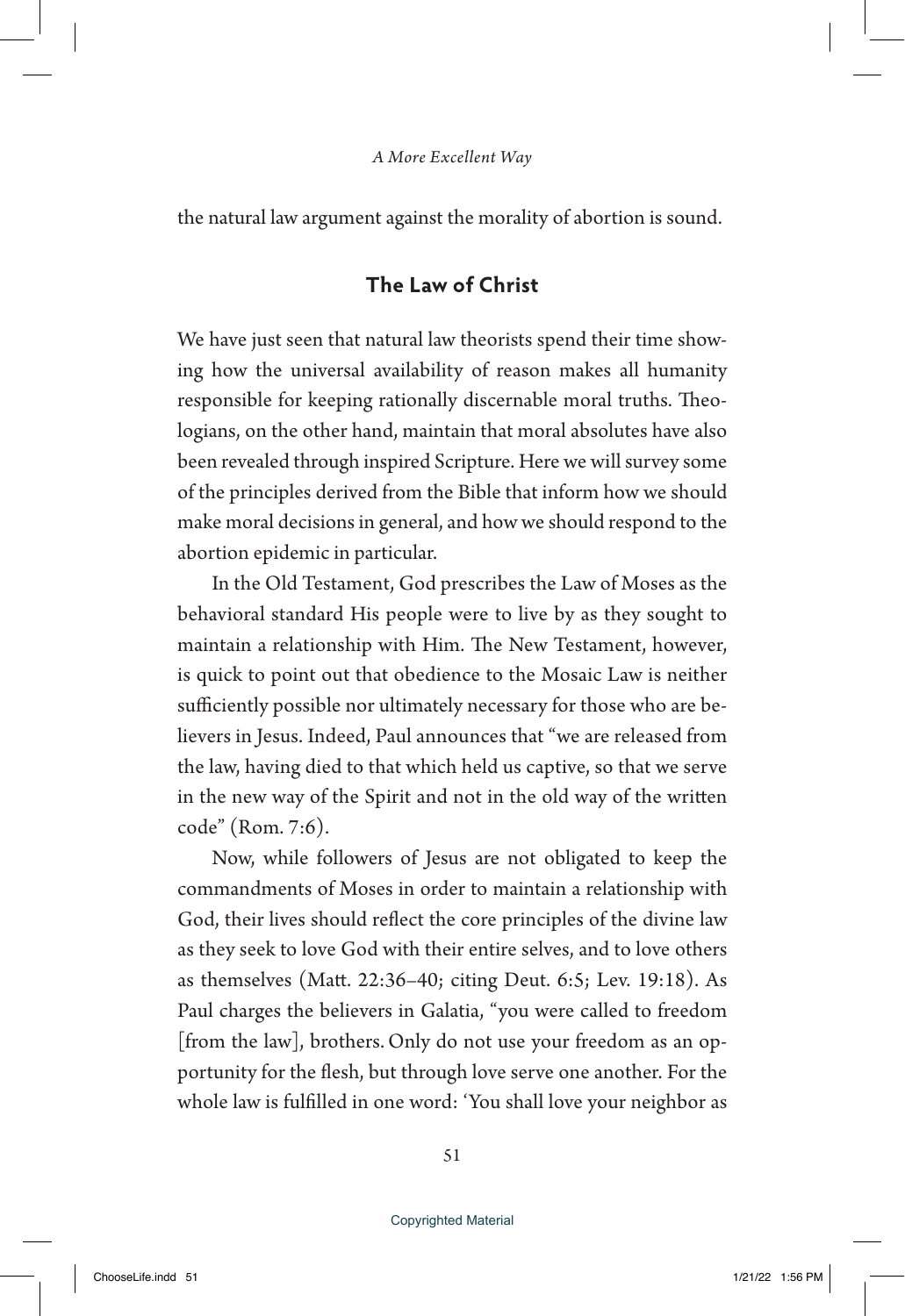yourself"" (Gal. 5:13-14; citing Lev. 19:18). The legal statutes that Paul insists Christians have been freed from are the 613 commandments belonging to the Law of Moses—not law codes established by contemporary political and legislative bodies. In place of the Mosaic Law, Christians are to live in the Spirit and thereby pursue a lifestyle characterized by a particular virtue—namely, *love of others*. By living in the Spirit and loving others, Christians will, counterintuitively, fulfill the law.

Paul has a clever label for this principled mode of living—"the law of Christ." Paul instructs the Galatians, "Bear one another's burdens, and so fulfill the law of Christ" (Gal. 6:2). Biblical scholar Thomas Schreiner explains, "The 'law of Christ' is equivalent to the law of love ([Gal.]  $5:13-14$ ), so that when believers carry the burdens of others, they behave as Christ did and fulfill his law. In this sense Christ's life and death also become the paradigm, exemplification, and explanation of love."<sup>23</sup> Such burden carrying takes many forms in the modern church, though its defining feature is selfsacrifice for the benefit of others. For just as Jesus gave of Himself for all people, so believers should imitate Jesus' generosity by giving of themselves for the well-being of their fellow humans; believers are instructed to "do nothing from selfish ambition or conceit, but in humility count others more significant than yourselves. Let each of you look not only to his own interests, but also to the interests of others" (Phil. 2:3–4). Applying this ethic is not the result of the believer's own willpower alone. Christians are recipients of the Holy Spirit and thereby divinely transformed into the likeness of Christ as they are enabled to obey God and love people. It is for this reason that Paul can say that "the fruit of the Spirit is love" (Gal. 5:22).

There are additional moral qualities believers ought to exhibit as a result of the Holy Spirit's work in their lives, but this brief overview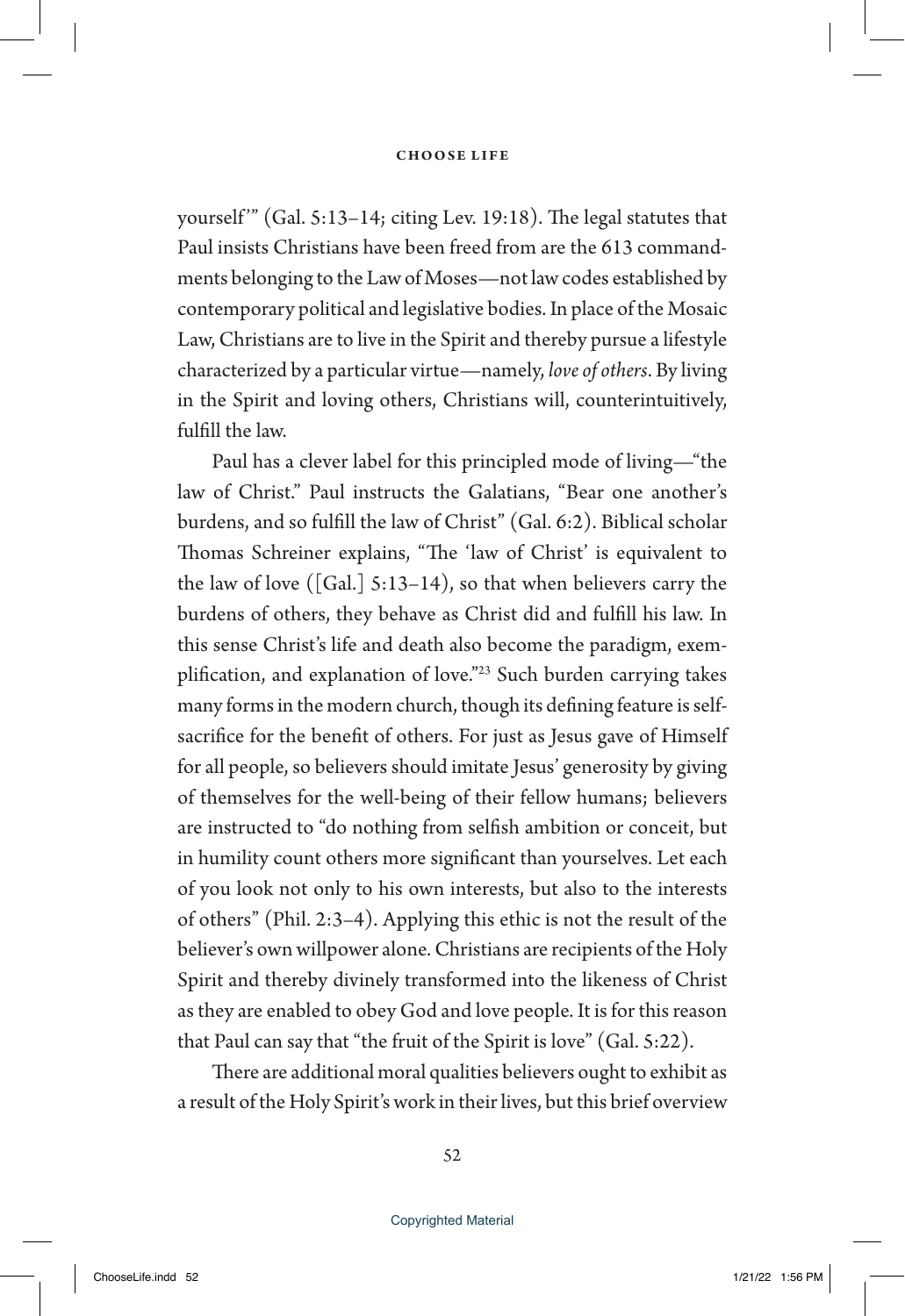is sufficient to demonstrate that *Christian ethics* is ultimately a form of *virtue ethics*. Rather than being defined by a laundry list of "dos and don'ts" (though there are certainly many black-and-white moral norms prescribed by the biblical authors), the Christian teaching on morality principally involves God's people becoming like Jesus Christ, by internalizing His character traits and living them out in the circumstances and relationships of everyday life.

Let's elaborate further on how to make virtuous decisions by focusing our attention on Romans 12. In this passage, Paul calls Christians to "be transformed by the renewal of [their] mind," so they might make good moral choices—that is, so they can "discern what is the will of God, what is good and acceptable and perfect" (Rom. 12:2). At least part of what it means to have one's mind renewed and to discern God's will is addressed in the remainder of the passage, as Paul progresses from topics like the "mind" and discernment (12:2) to modest thinking and "sober judgment" (12:3). In other words, Christian decision-making fundamentally involves *humility*. The believer must adopt a humble estimation of one's own selfimportance—committing "not to think of himself more highly than he ought to think, but to think with sober judgment" (12:3). Next, Christian decision making requires *integrity*. The believer must determine to do what is right and to resist doing what is wrong regardless of the circumstances—committing to "abhor what is evil" and "hold fast to what is good" (12:9). Finally, Christian decision-making demands *generosity*. The believer must give oneself for others—finding concrete ways to "love one another with brotherly affection" and to "outdo one another in showing honor" (12:10). These principles, Paul assures us, will guide us faithfully as we seek to live out God's mercies in our decision-making as new creatures in Christ.

The practical implications of these biblical principles for the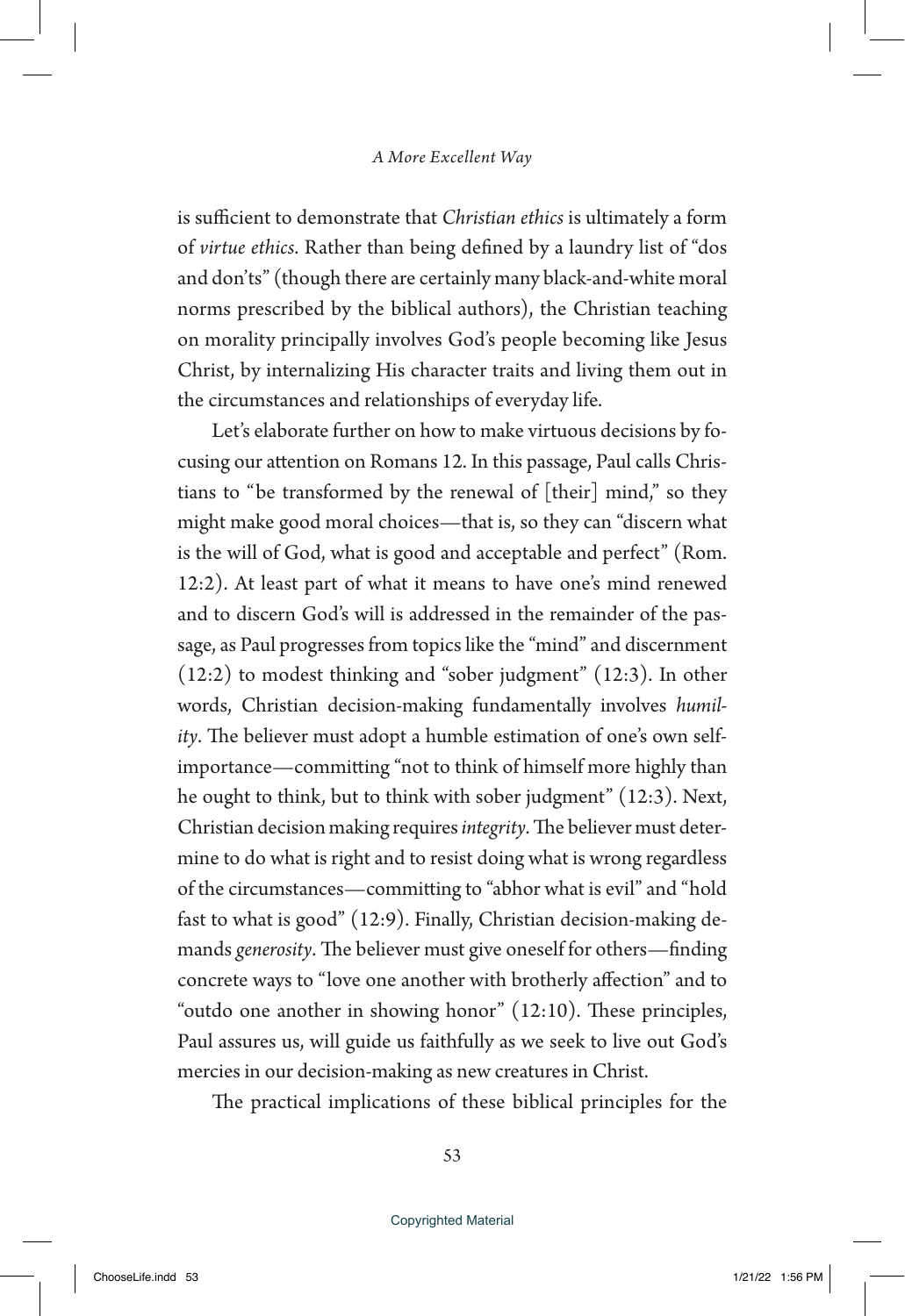morality of abortion should be clear. Here I will highlight two. *First, Christian men and women should value the lives of the unborn.*  As people called to "love your neighbor" and to care for "the least of these" (Luke 10:25–37; Matt. 25:40), Christians must recognize that there is no one on earth who is as much a neighbor to a pregnant woman as her unborn child, and no one who is more vulnerable and in greater dependence on another person as a child in utero. Thus, the love of Christ compels His followers to value unborn lives. This mandate to love does not only apply to the mother and father of an unborn child; it also applies to the baby's entire family and their whole community. And of course, this love should not evaporate once the baby arrives. Often, that is when the needs of the child and of the parents become greater. But this love should be present even during pregnancy.

*Second, Christian men and women should go to great lengths to ensure the survival and safe delivery of unborn children.* There are many reasons why women consider abortion, and even why they might believe abortion to be a morally acceptable decision. Pro-choice author Rebecca Todd Peters asserts, "In circumstances where pregnancy or parenting a child, or an additional child, represents undue physical, financial, or psychological hardship, the possibility of an abortion represents a *moral good* that secures a woman's well-being and often the well-being of her existing family."24 But is this true? How is extinguishing innocent life good for anybody? And what about the well-being of the *baby*? Christians must love others in such a way that they put the good and well-being of vulnerable unborn children above their own convenience, preferences, and supposed well-being. During pregnancy, no one can replace the mother in the care of her unborn child. No one else can consume the right foods, breathe the right air, protect the baby from alcohol and narcotics, or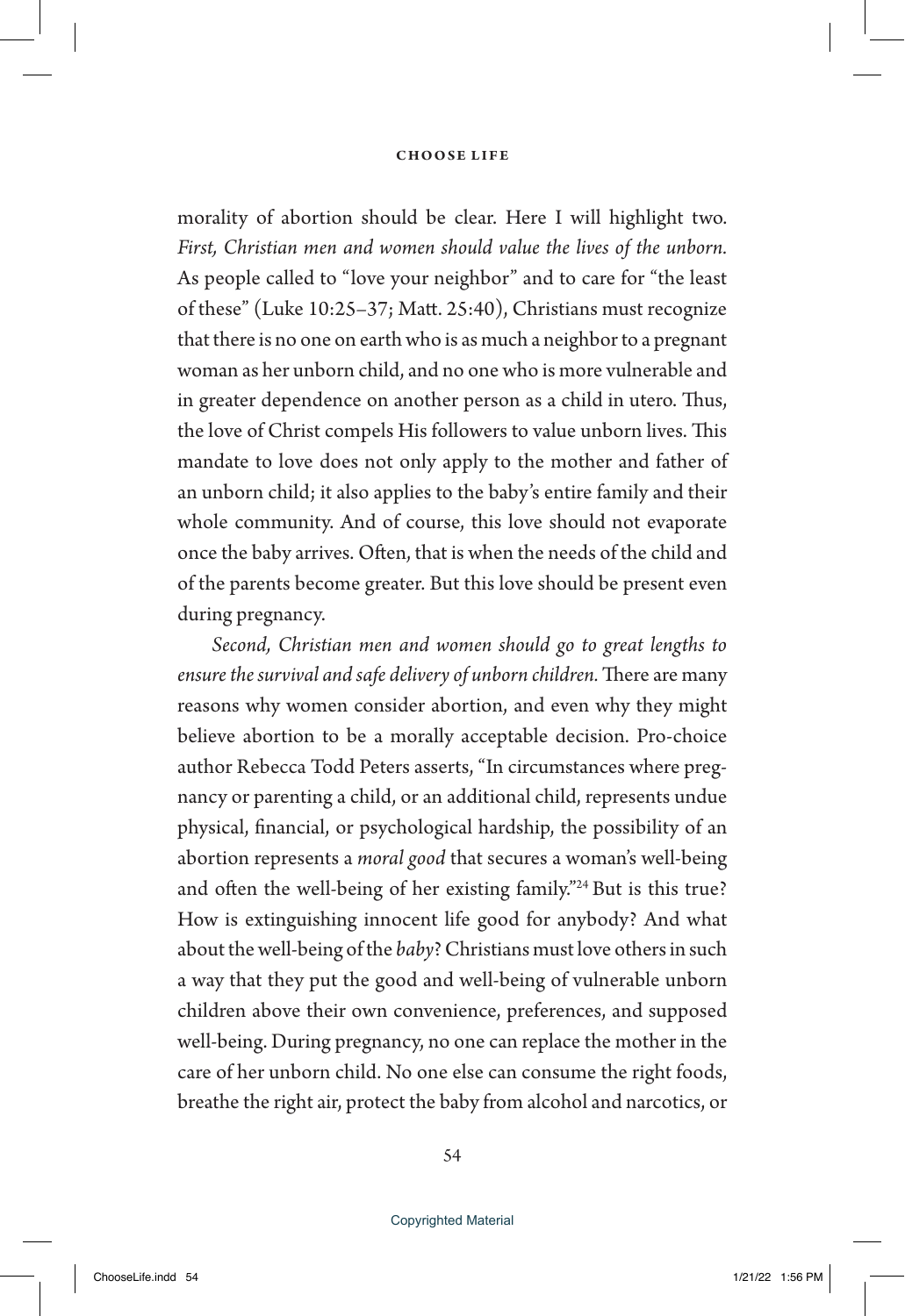protect the baby from those who believe preborn life is dispensable. As people who value and prioritize the lives of the unborn, Christians must therefore be willing to care for their own children and to see their pregnancies through to birth.

## **Conclusion**

Morality and legality are not the same thing. Considering what the law sanctions and prohibits is *significant* to our moral decision making, but it is never *sufficient* for deciding right from wrong. The morally conscious person must also consider the moral norms revealed through both natural law and the Bible. Reason (natural law) shows us that human life begins at conception, and thus even the earliest stages of human development must be protected. Moreover, because revelation (the Bible) calls God's people to live generously and sacrificially, Christians must advocate for the protection of unborn children and go to great lengths to help the mothers of unplanned pregnancies, even at great expense to themselves. Followers of Jesus are called to consider not merely what the *government permits*, but what *God expects*. And God expects those devoted to Him to make moral decisions based on the standards of morality revealed in Scripture, modelled by Jesus, and encoded into the transformed hearts of God's Spirit-indwelt followers. This virtue-based mode of decisionmaking is what Paul calls "a more excellent way" (1 Cor. 12:31) and it should lead all Christians, indeed all people, to *choose life*.